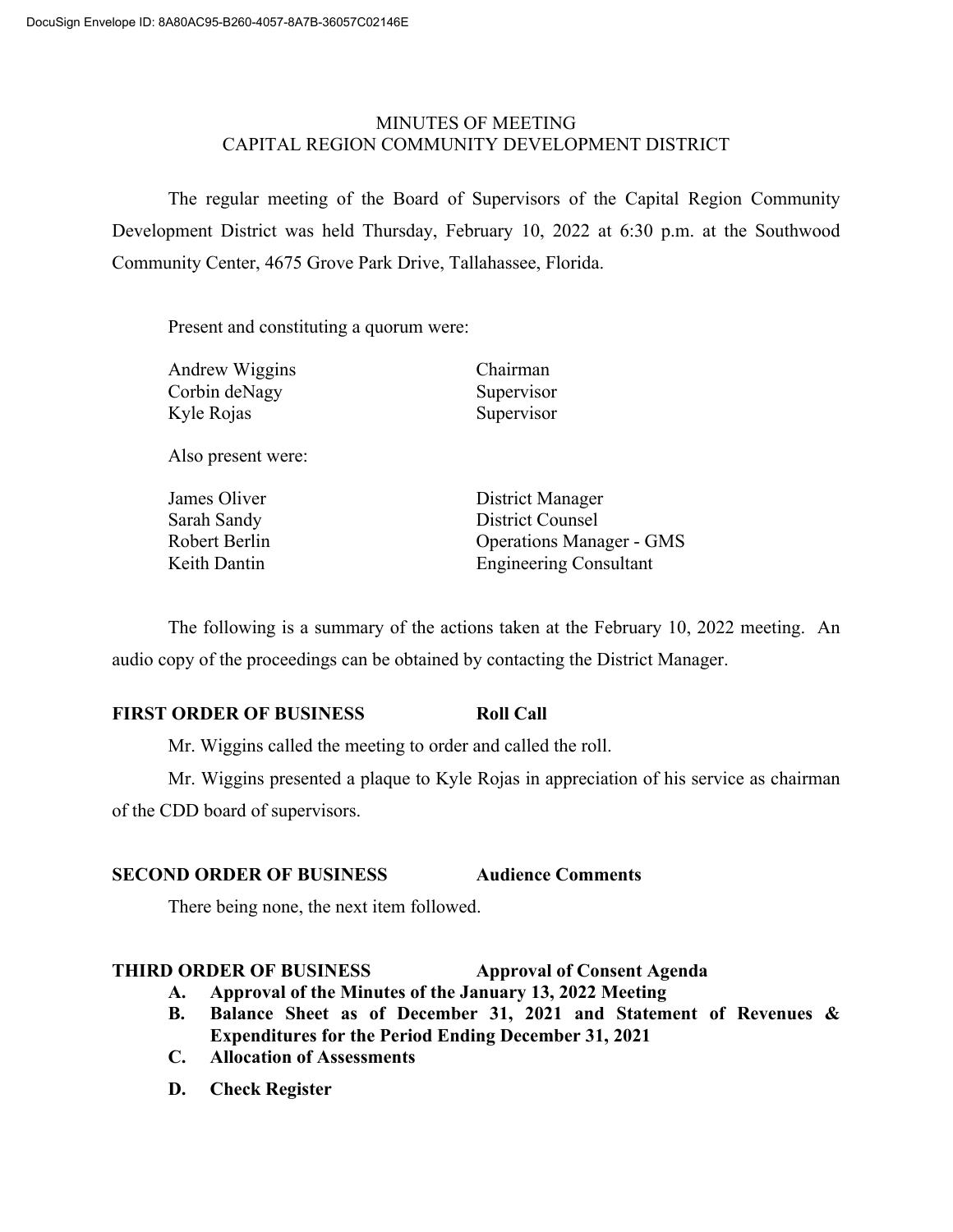On MOTION by Mr. Rojas seconded by Mr. deNagy with all in favor the consent agenda items were approved.

# **FOURTH ORDER OF BUSINESS Update Regarding Process to Conduct Stormwater Needs Analysis**

Mr. Berlin stated staff has been working on the stormwater analysis and we will use Atkins for some of it and staff will do the rest.

# **FIFTH ORDER OF BUSINESS Feedback from FSUS Tour**

The board members were in agreement that it was a good tour, a good thing to build that will have meeting space for the community.

## **SIXTH ORDER OF BUSINESS Consideration of Agreement with GMS for Website Services**

On MOTION by Mr. Rojas seconded by Mr. deNagy with all in favor the agreement with GMS for website services was approved in substantial form subject to update of the compensation.

**SEVENTH ORDER OF BUSINESS Consideration of Resolution 2022-03 Designating Sarah Sandy as Registered Agent** 

> On MOTION by Mr. Rojas seconded by Mr. deNagy with all in favor Resolution 2022-03 was approved.

# **EIGHTH ORDER OF BUSINESS Staff Reports**

## **A. Attorney**

There being none, the next item followed.

## **B. Dantin Consulting**

There being none, the next item followed.

# **C. Property Management Report**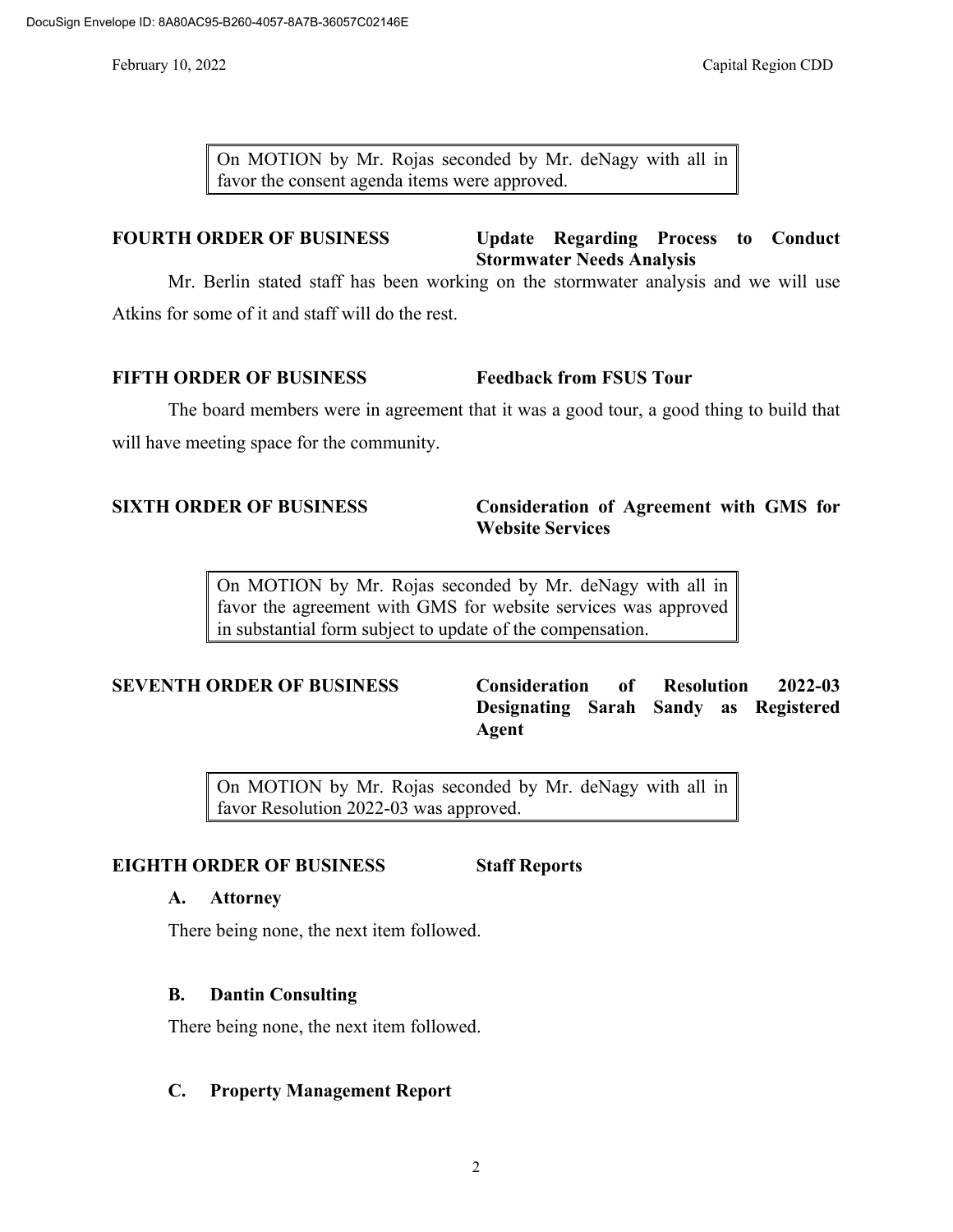#### **1. All Pro Reports**

A copy of the All Pro reports was included in the agenda package.

#### **2. Operations Memorandum**

A copy of the operations memorandum was included in the agenda package.

#### **3. Variance Report**

A copy of the variance report was included in the agenda package.

## **4. Proposal for Fitness Equipment**

The city may put in an outdoor exercise course in the new city park therefore, this item was tabled.

#### **D. Manager**

There being none, the next item followed.

## **NINTH ORDER OF BUSINESS Supervisor's Requests**

There being none, the next item followed.

## **TENTH ORDER OF BUSINESS Audience Comments**

Other items discussed: duties of the CDD and the City of Tallahassee's responsibility to maintain the roads, update on construction of the city park at the south end of SouthWood.

## **ELEVENTH ORDER OF BUSINESS Next Scheduled Meeting – March 3, 2022 at 6:30 p.m. at the Southwood Community Center**

Mr. Wiggins stated the next meeting will be held March 3, 2022 at 6:30 p.m. in the same location.

> On MOTION by Mr. deNagy seconded by Mr. Rojas with all in favor the meeting adjourned at 6:27 p.m.